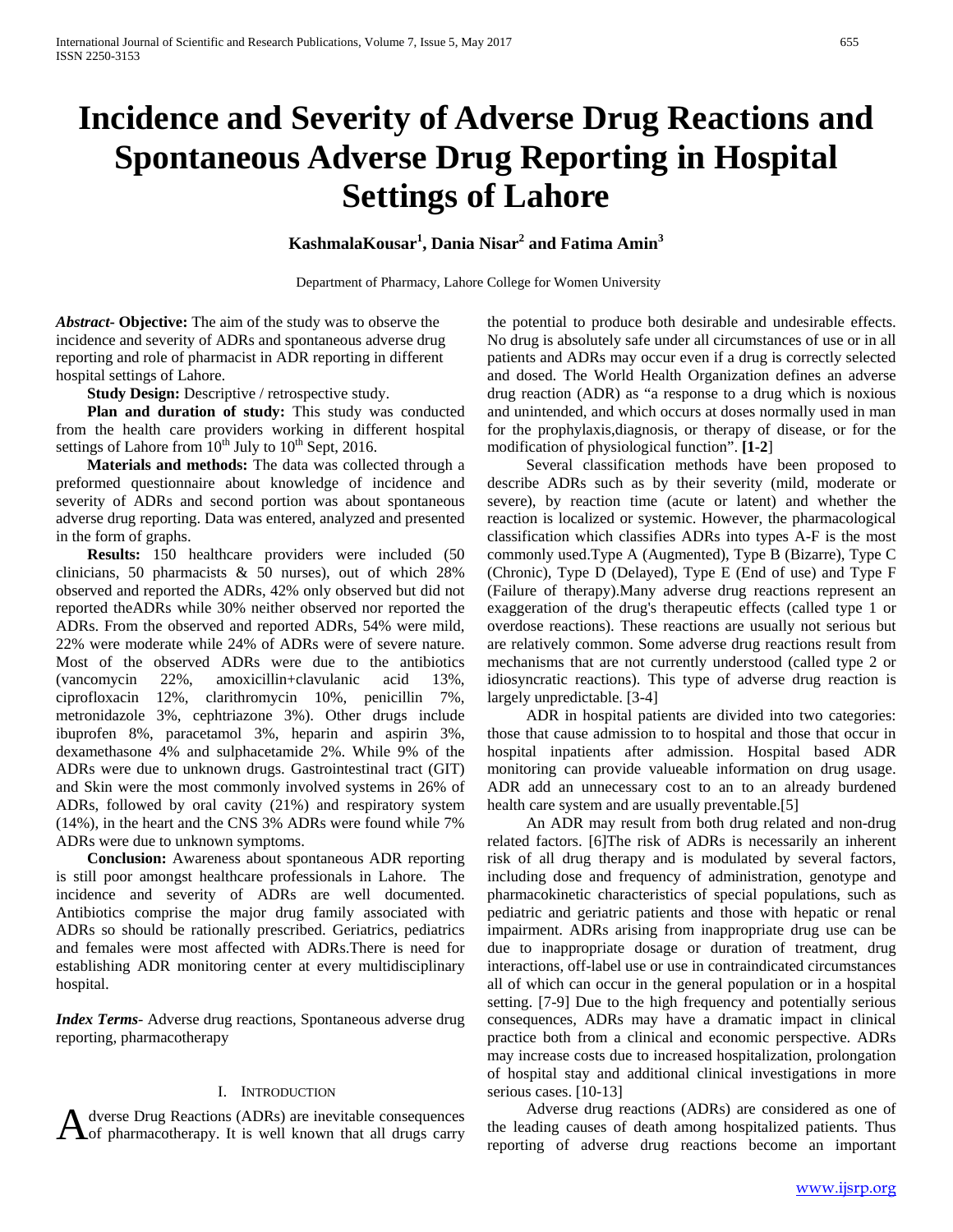phenomenon. Reporting of ADR is done by various methods but the most commonly used method is spontaneous adverse drug reporting. It is the most likely method of detecting new, rare ADRs and frequently generates safety signals which need to be examined further. Spontaneous adverse drug reaction reporting form is an essential component and a major tool of the pharmacovigilance system of any country. This form is a tool to collect information of ADRs which helps in establishing the causal relationship between the suspected drug and the reaction. Every country has developed its own spontaneous ADR reporting form for data collection which is used by them to capture information about an adverse event. The guidelines have been developed to assist health care professionals on understanding the importance of ADRs monitoring, procedures of reporting an ADR and the four essential components of an ADRs case report to improve drug safety. The essential components include information about the patient, description of the adverse drug reactions, the suspected drug(s) and the reporter.[5,1415,16.17] Spontaneous reports are a crucial element in the worldwide enterprise of pharmacovigilance and form the core of the WHO database.[9]. Pharmacists have been encouraged to participate and contribute the ADR and monitoring program this has considerably improve the rate of reporting.[18.19]

#### II. MATERIALS AND METHODS

 This retrospective study was conducted for the period of two months from july10th to sep10th, 2016, to analyses the incidence and severity of ADRs and spontaneous ADR reporting. The data was collected from the health care providers of different hospital settings on a data collection form having the basic information about patient, adverse drug reaction and ADR reporting system. Patients of both sex and of any age who developed an ADR before or after hospitalization are included in this study while patients with intentional or accidental poisoning, patients who developed an ADR during transfusion of blood or blood products and vaccines, patients with drug abuse were excluded from the study. WHO definition of ADR was adopted. The data was collected from the 150 health care providers, out of which 50 were clinicians, 50 were pharmacists and 50 were nurses. Some of the health care providers observed and reported the ADRs while some only observed but not reported the ADRs while some neither observed nor reported the ADRs. For the reporting of ADRs they used either yellow card or the hospital's own ADR reporting form. The information about awareness of ADRs and ADR reporting system and demographic details of the patient were collected along with the ADR and its management details in a systematically designed data collection form. All relevant including the drugs patient received prior to the onset of reaction, respective dose and route of administration with frequency and the patient's allergic status were noted. Any drug treatment or supportive therapy given for management of the reactions was also noted.

 The causality relationship between the ADR and the suspected drug therapy was assessed. The ADRs were classified. The severity of the ADRs were determined and classified as mild, moderate and severe. Mild reactions were defined as selflimiting and able to resolve over time without treatment and did not contribute to prolongation of length of stay. Moderate ADRs were defined as those that required therapeutic intervention and hospitalization prolonged by one day but resolved in less than 24 hours or change in drug therapy or specific treatment to prevent a further outcome. Severe ADRs were those that were life threating, producing disability and those that prolonged hospital stay or led to hospitalization, required intensive medical care or led to the death of the patient.

 The most common class of drugs causing ADRs were identified and documented. Patients outcome were reported as recovering, recovered and death.

#### III. RESULTS

 The data was collected from the 150 health care providers (50 clinicians, 50 pharmacists and 50 nurses) out of which 42 observed and reported the ADRs, 62 only observed but not reported the ADRs while remaining 46 neither observed nor reported the ADRs. (Fig 1).

 100% of the clinicians and pharmacists and 92% nurses were aware of ADRs while 8% of the nurses had little knowledge about ADRs. (Fig 2).

 A total of 104 suspected adverse drug reactions were recorded out of which 40% were reported and 60% were not. Majority of the health care providers 76% used hospital's own ADR reporting form while 24% used yellow card for reporting of ADRs which were then submitted to the ADR focal person in the hospital pharmacy. Out of 104 patients, 63% were female and 37% were male. Maximum patients (30%) belonged to the age group 41-60 years, followed by (25%) 21-40 years, (21%) 1day-1year, (14%) 41-60 year and (10%) belonged to >60 years.(Table 1).

 Vancomycin caused highest 22% of the ADRs, Augmentin caused 13%, ciprofloxacin 12%, clarithromycin 10%, ibuprofen 8%, penicillin 7%, dexamethasone 4%, paracetamol, metronidazole, cephtriazone and heparin+aspirin caused 3%, sulphacetamide 2%, meronam+lenzolid 1% while 9% of the ADRs were due to the unknown drugs. (Table 2).

 Gastrointestinal tract (GIT) and Skin were the most commonly involved systems in 26% of ADRs, followed by oral cavity (21%) and the heart and the CNS (8%) and in respiratory system 6% ADRs were found while the ADRs due to unknown causes involved5%. (Fig 3).

 Out of 104 ADRs, 71% were of type B while 29% were type A. (Table 3).

 54% of the ADRs were mild, 22% were moderate and 24% were severe. (Fig 4).

 The 63% patients were fully recovered, 31% of the cases were recovering while 6% were died before coming to hospital or during hospital stay.(Fig:5)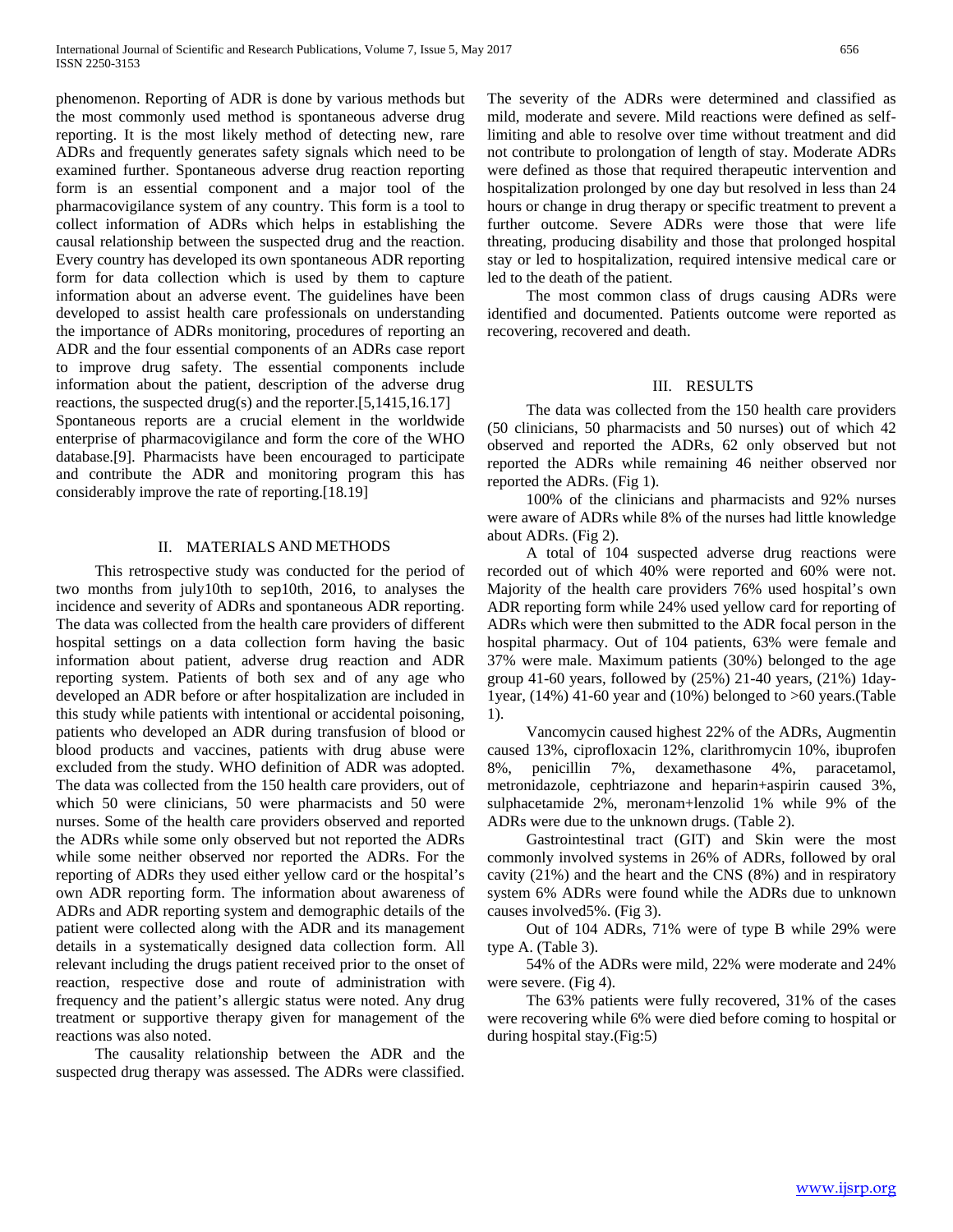









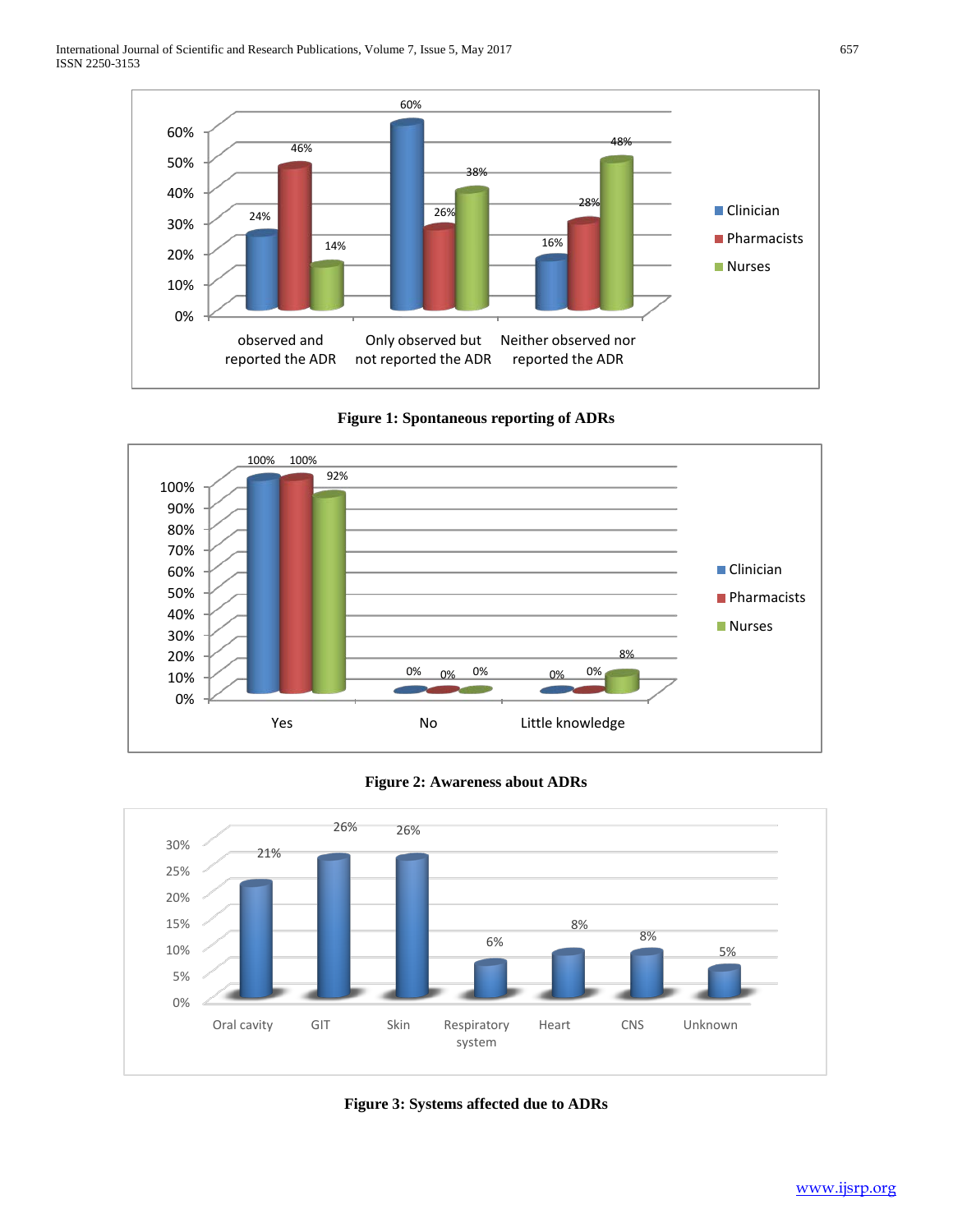



# **Figure 4: Level of Severity**

## **Figure 5: Outcome**

| Age           | <b>Male</b> | <b>Female</b> | <b>Total</b><br>number<br>- of<br><b>ADRs</b> | Percentage<br>(9/0) |
|---------------|-------------|---------------|-----------------------------------------------|---------------------|
| 1day-1year    | 11          | 11            | 22                                            | 21%                 |
| 2-20 years    | 4           | 10            | 14                                            | 13%                 |
| $21-40$ years | 6           | 20            | 26                                            | 25%                 |
| $41-60$ years | 11          | 21            | 32                                            | 31%                 |
| $>60$ years   | 6           | 4             | 10                                            | 10%                 |
| <b>Total</b>  | 38          | 66            | 104                                           | 100%                |

**Table 1: Sex and age wise distribution of ADRs**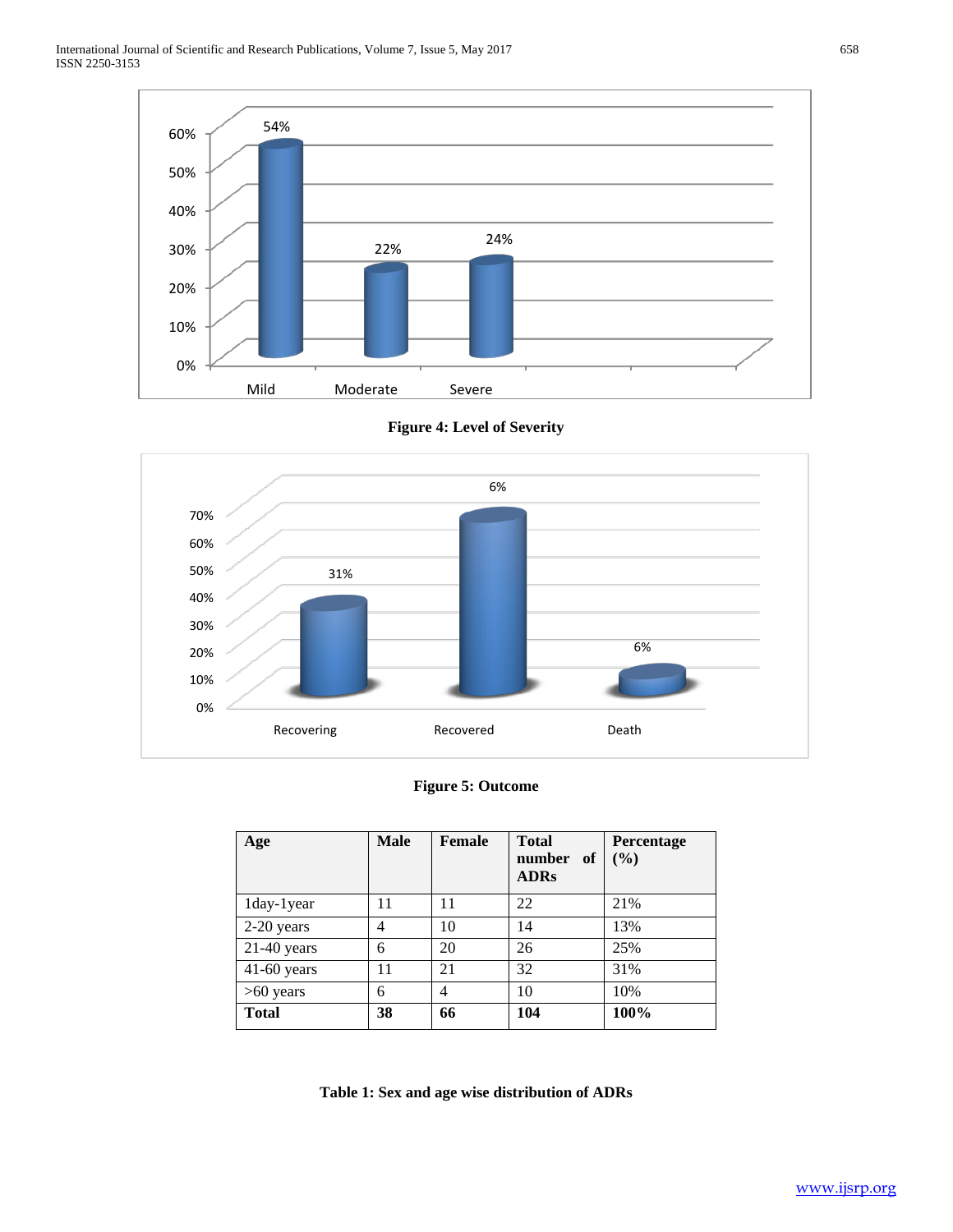| <b>Name of Drug</b>             | <b>Dosage form</b> | <b>No of ADRs</b> |
|---------------------------------|--------------------|-------------------|
| Vancomycin                      | Injection          | 23                |
| Augmentin                       | Tablet/Injection   | 13                |
| Ciprofloxacin                   | Injection          | 12                |
| Clarithromycin                  | Syrup              | 12                |
| Ibuprofen                       | Tablet/suspension  | 8                 |
| Penicillin                      | Injection          | 7                 |
| Dexamethasone                   | Injection          | 4                 |
| Cephtriaxone                    | Injection          | 3                 |
| Metronidazole                   | Tablet/injection   | 3                 |
| Paracetamol                     | Tablet             | 2                 |
| Sulphacetamide                  | Ointment           | $\overline{2}$    |
| Heparin+Aspirin                 | Injection+tablet   | $\overline{2}$    |
| Augmentin<br>and<br>ceftozidine | Tablet             | 1                 |
| Heparin                         | Injection          | 1                 |
| Paracetamol+Hydroxizi<br>ne     | Tablet             | $\mathbf{1}$      |
| Meropenam+Lenzolid              | Tablet/injection   | 1                 |
| Unknown drug                    |                    | 9                 |

#### **Table 2: Drugs causing ADRs**

| <b>Category</b> | <b>No. of ADRs</b> | <b>Percentage</b> |
|-----------------|--------------------|-------------------|
| Type A          | 30                 | 29%               |
| Type B          | 74                 | 71%               |
| <b>Total</b>    | 104                | 100%              |

**Table 3: Type of Reaction**

## IV. DISCUSSION

 With the addition of a multitude of drugs to the physician's armamentarium, the treatment of many hitherto uncontrollable diseases has become possible. However, every progress has a price to pay, so is the case with the new drugs which have led to the iatrogenic diseases. Although most patients derive far more benefit than harm, a proportion of them experience adverse drug reactions (ADRs) from the use of the medicines at recommended doses and frequencies. [20,21]

 This study was mainly conducted in general medical, surgical and derma units of the 5 government and 1 private hospital of Lahore. The data was collected from 150 health care

providers (50 clinicians, 50 pharmacists and 50 nurses). Out of these 28% health care providers observed and reported the ADRs, 42% were only observed but not reported while 30% were those who neither observed nor reported the ADRs. In comparison with other studies for search of ADRs this can be considered as underreporting. It is a universal problem and many reasons were identified such as busy schedule of clinicians, lack of knowledge about the exact authority to report ADRs to, unavailability of ADR reporting forms, lack of incentives, reporting process being tedious and inadequate expertise. Our verbal discussion with health care providers revealed similar reasons for underreporting in many institutions.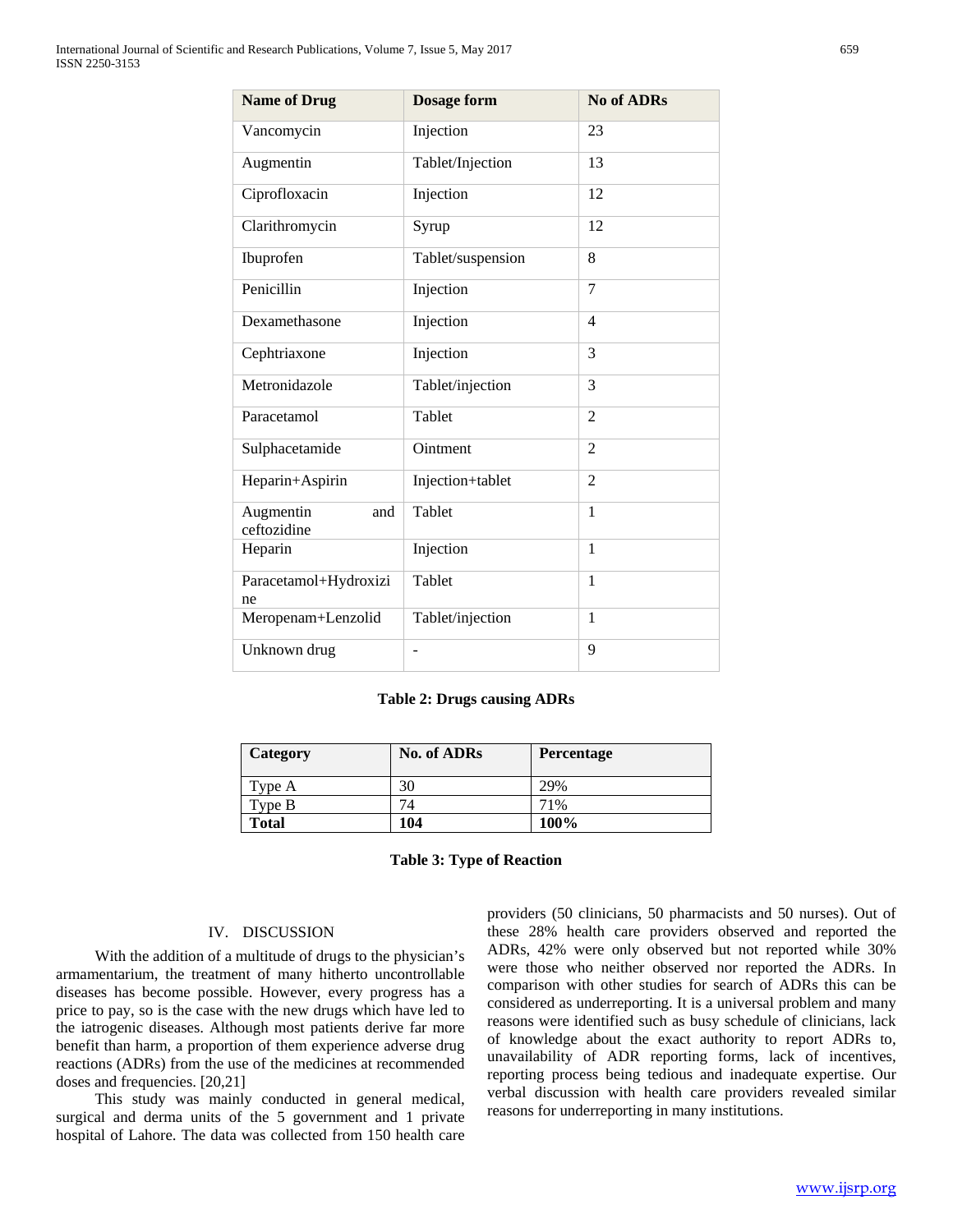The details of our study showed female gender predominance over males. This might be due to higher emotion quotient in females, which makes them more sensitive to the pharmacological actions of medicines. Rational dose titration may lead to minimization of ADRs in females. The larger percentage of ADRs was reported from geriatric and pediatric populations. In our study pediatric (21%) and geriatric patients (35%) experienced a higher percentage of ADRs than the adult population. Incidence of ADRs was found to be higher in older patients and pediatric patients due decreased basal metabolic rate, hypersensitivity, allergies, genetic causes, concomitant disease conditions and multiple drug regimens.

 The antibiotics were the class of drugs which caused most of the adverse drug reactions. Out of these antibiotics vancomycin caused highest of the ADRs. These adverse drug reactions mainly affecting the GIT and skin. Thus implementation of antibiotic guidelines for the hospital scenario and strict adherence should be ensured to promote the rational use. Analysis of the type of reported ADRs revealed Type B predominance. Type B reactions comprise approximately 71% of all ADRs and include hypersensitivity drug reactions. Even though, most of them were mild reactions, they resulted in an increased health care cost due to an increased length of stay and need of some medical interventions as a result of incidence of Adverse Drug Reactions.

 Treatment of ADR was provided to 94% of the patients. Mostly ADRs were allergic/hypersensitivity reactions. However, some reactions involved additional, poorly understood mechanisms that are not easily classified. Identifiable risk factors for drug hypersensitivity reactions include age, female gender, concurrent illness and previous hypersensitivity to related drugs. Treatment was largely supportive and includes discontinuation of the offending medication, symptomatic treatment and patient education. Patients with penicillin allergy should avoid carbapenams and caution should be used in prescribing cephalosporins in these patients. In case of vancomycinsensititvity, amikacin was used instead of vancomycin or reaction may be treated by slow administration of vancomycin. Usually for the allergic symptoms like fever, itiching and skin rash anti allergic medicines i.e. Avil injection (Pheniramine maleate) and SoluCortef (Hydrocortisone Sodium Succinate) and dexamethasone were used. Other includes prednisone, diphenhydramine and either ephedrine or a histamine H2- receptor antagonist. Different medicines were also used according to the symptoms of the ADR e.g. for skin reactions derma drugs were used.

 Most of the adverse drug reactions are preventable. This calls for the urgent need to reinforce the monitoring of adverse reactions to drugs, public education against self-medication, inclusion of reaction monitoring, and an introduction to drugsafety in the curriculum of medical undergraduates, as well as systemic and periodic medical education of health professionals. This multi-pronged strategy could lead to a reduction in the incidence and severity of adverse drug reactions to be assessed in Pakistan. [22-24]

#### V. CONCLUSION

 Awareness about ADR reporting is still poor ,amongst healthcare professionals in Lahore. The incidence and severity of ADRs are well documented. The incidence is more in hospitalized patients compared to ADR induced hospital admission. Antibiotics comprise the major drug family associated with ADRs so should be rationally prescribed. Geriatrics, pediatrics and females were most affected with ADRs. Improved communication between the physicians, pharmacists and nurses with the pharmacovigilance center in the hospital can reduce incidence of ADRs and improve patient quality of life. There is need for establishing ADR monitoring center at every multidisciplinary hospital. Also, more original studies need to be conducted in Pakistani population to know the exact prevalence of ADRs in Pakistani hospitals.

#### **REFERENCES**

- [1] apps.who.int/medicinedocs/documents/s18571en/s18571en.pdf DOR: 15.07.2016
- [2] http://www.who.int/about/en/ DOR: 20.03.2016
- [3] VikasDhikav\*, Sindhu Singh\*\*, KS Anand\*\*.Adverse Drug Reaction Monitoring InIndia.JIACM 2004; 5(1): 27-3.
- [4] http://www.ncbi.nlm.nih.gov/pmc/articles/PMC3853675/ DOR: 20.03.2016
- [5] AsawariRaut, ArudhatiDiwan, Chintan Patel, Palak Patel, AtmaramPawar. Incidence, severity and financial burden associated with adverse drug reactions in medicine inpatients. AJPCR 2011;vol 4, suppl 2.
- [6] D.Yadav, R.P.Acharya. Incidence and severity associated with adverse drug reactions in surgery inpatients. JPRS 2015; Vol 7(9), 671-675.
- [7] http://www.ncbi.nlm.nih.gov/pmc/articles/PMC3853675/ DOR: 20.03.2016
- [8] VikasDhikav\*, Sindhu Singh\*\*,KSAnand\*\*, Adverse Drug Reaction Monitoring In India. JIACM 2004; 5(1): 27-3
- [9] Khawaja Tahir Mahmood, Fatima Amin, Minaa Tahir and IkramUlHaq. Pharmacovigilance – A Need for Best Patient Care in Pakistan. A review, J. Pharm. Sci. & Res. 2011; Vol.3(11),1566-1584
- [10] Padmaja U, Adhikari P, Pereira P. A prospective analysis of ADRs in a south Indian Hospital. Online Journal of Health Allied sciences 2009; 8(3) : 12.
- [11] Sriram S, Ghasemi A, Ramasamy R, Devi M, BalasubramanianR,Ravia TK, Sabzghabaee AM, Prevalence of ADRs at a private tertiary care hospital in South India. Journal of research in Medical sciences 2011; 16(1): 16-25.
- [12] Lazarou J, Pomeranz BH, Corey PN, Incidence of adverse drug reactions in hospitalized patients; A metaanalysis of prospective studies. 1998; 279:1200-5
- [13] Lazarou J, Pomeranz BH, Corey PN. Incidence of adverse drug reactions in hospitalized patients: a metaanalysis of prospective studies. JAMA 1998; 279: 1200–1205.
- [14] M. S. Bandekar, S. R. Anwikar and N. A. Kshirsagar\*.Pharmacoepidemiology and drug safety (2010) Published online in Wiley Online Library (wileyonlinelibrary.com) DOI: 10.1002/pds.2004
- [15] Sten Olsson. The need for a generic form for spontaneous reporting of drug related problems PharmaNewsl 2007; 1: 7–9
- [16] http://www.adrdatabase.com/What%20are%20ADRs.html DOR: 20.03.2016
- [17] Lindley CM, Tully MP, Paramsothy V, Tallis RC. Inappropriate medication is a major cause of adverse drug reactions in elderly patients. Age Ageing. 1992; 21:294–300
- [18] Douglas E Rollins Adverse Drug Reactions and Clinical Toxicology Chapter 61 Remington Pharmacy Practice. (2005, 21st editions) Mack Publishing Company USA
- [19] Lee A, Thomas SHL. (2003) Adverse Drug Reactions In : Roger Walker, Clive Edwards, editors. Clinical Pharmacy And Therapeutics 3rd edition. Edinburgh: Churchill Livingstone; 33-46